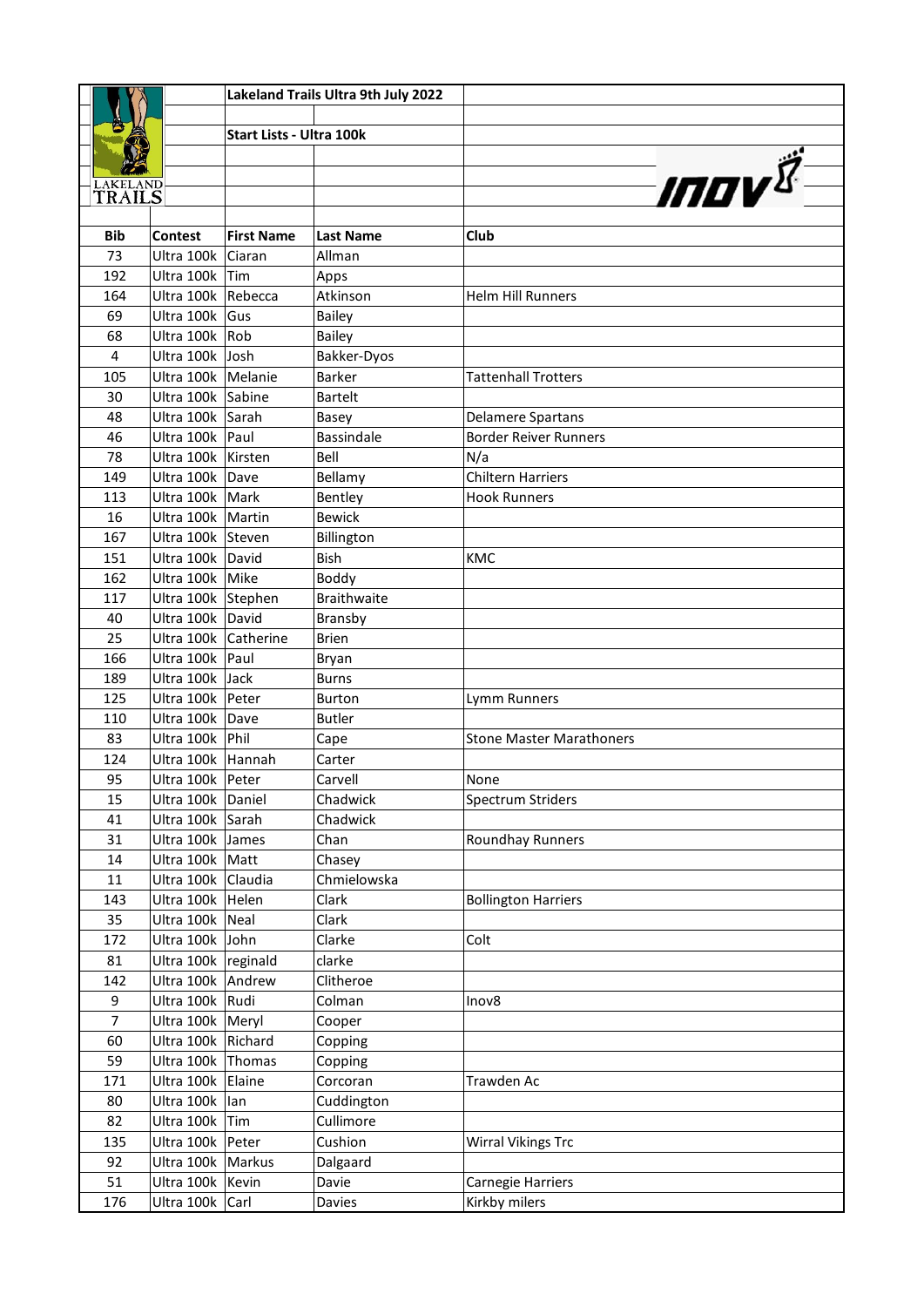| 12             | Ultra 100k Garth      |                         | de Roux      | <b>Horsforth Harriers</b>        |
|----------------|-----------------------|-------------------------|--------------|----------------------------------|
| 119            | Ultra 100k            | Sam                     | Dermott      |                                  |
| 130            | Ultra 100k Jo         |                         | Dixon        | <b>Blackpool Freedom Runners</b> |
| 146            | Ultra 100k Simon      |                         | Dodd         |                                  |
| 161            | Ultra 100k   Murray   |                         | Done         |                                  |
| 188            | Ultra 100k            | lan                     | Dreelan      |                                  |
| 23             | Ultra 100k Mike       |                         | Duff         | <b>Ealing Eagles</b>             |
| 150            | Ultra 100k   Raphael  |                         | Dunne        |                                  |
| 173            | Ultra 100k Paul       |                         | Dyer         | Leyhill Leggers                  |
| 141            | Ultra 100k   Mark     |                         | Edwards      |                                  |
| 70             | Ultra 100k   Brandon  |                         | <b>Ellis</b> |                                  |
| 52             | Ultra 100k            | Cliff                   | Evans        | Northbrook AC                    |
| 190            | Ultra 100k   Bailey   |                         | Ewel         | Penny Lane Striders              |
| 84             | Ultra 100k Simon      |                         | Fawcett      |                                  |
| 72             | Ultra 100k Cath       |                         | Fenn         | Northbrook AC                    |
| 20             | Ultra 100k Michael    |                         | Fisher       |                                  |
| 169            | Ultra 100k            | Nick                    | Fleming      |                                  |
| $\mathbf{1}$   | Ultra 100k George     |                         | Foster       | Scott                            |
| 120            | Ultra 100k Mark       |                         | Fowell       | Rolls-Royce Harriers             |
| 89             | Ultra 100k   Michael  |                         | Frape        | Cambridge & Coleridge            |
| 178            | Ultra 100k Heidi      |                         | Furu         | Cursores Åland                   |
| 179            | Ultra 100k Tomi       |                         | Furu         | Cursores Åland                   |
| 65             | Ultra 100k Hannah     |                         | Gale         |                                  |
| 63             | Ultra 100k Jon        |                         | Gardiner     |                                  |
| 19             | Ultra 100k   Robert   |                         | Gilchrist    |                                  |
| 137            | Ultra 100k Darren     |                         | Gillman      | <b>Todmorden Harriers</b>        |
| 79             | Ultra 100k   Mark     |                         | Greenleaf    |                                  |
| 61             | Ultra 100k   Carl     |                         | Hammal       |                                  |
| 138            | Ultra 100k Steven     |                         | Handy        | Gb Ultras                        |
| 147            | Ultra 100k            | Jan                     | Hanousek     | Ithinkbeer                       |
| 123            | Ultra 100k Tony       |                         | Harris       |                                  |
| 74             | Ultra 100k John       |                         | Harrison     |                                  |
| 39             | Ultra 100k Oliver     |                         | Heaton       | <b>Bowland Fell Runners</b>      |
| 37             | Ultra 100k Gabor      |                         | Herczegfalvi |                                  |
| 129            | Ultra 100k   Fiona    |                         | Hill         |                                  |
| 185            | Ultra 100k Chris      |                         | Hillam       | Queensbury RC, Bradford          |
| 45             |                       | Ultra 100k   Anne-marie | Hindle       | <b>Rossendale Harriers</b>       |
| 126            | Ultra 100k Thomas     |                         | Holland      |                                  |
| 187            | Ultra 100k Luke       |                         | Hough        |                                  |
| 191            | Ultra 100k   Ben      |                         | Howard       |                                  |
| 165            | Ultra 100k   Clare    |                         | Hubner       |                                  |
| 50             | Ultra 100k Andrew     |                         | Imms         |                                  |
| 34             | Ultra 100k Stephen    |                         | Jack         |                                  |
| 115            | Ultra 100k Dave       |                         | Jackson      |                                  |
| 10             | Ultra 100k James      |                         | Jardine      | <b>Eden Runners</b>              |
| 26             | Ultra 100k   Michelle |                         | Jeffrey      |                                  |
| $\overline{3}$ | Ultra 100k Harry      |                         | Jones        | HOKA ONE ONE                     |
| 55             | Ultra 100k Jessica    |                         | Jones        | <b>Horsforth Harriers</b>        |
| 67             |                       | Ultra 100k JONATHAN     | <b>JONES</b> |                                  |
| 184            | Ultra 100k   Markus   |                         | Karlsson     | Cursores Åland                   |
| 22             | Ultra 100k Chris      |                         | Keeling      | <b>Delamere Spartans</b>         |
| 153            | Ultra 100k   Alice    |                         | Kershaw      |                                  |
| 62             | Ultra 100k   Izadora  |                         | Kervin       |                                  |
| 155            | Ultra 100k Mick       |                         | Laidler      |                                  |
| 77             | Ultra 100k Andy       |                         | Letheren     | LT Crew                          |
| 133            | Ultra 100k Nic        |                         | Lewis        |                                  |
|                |                       |                         |              |                                  |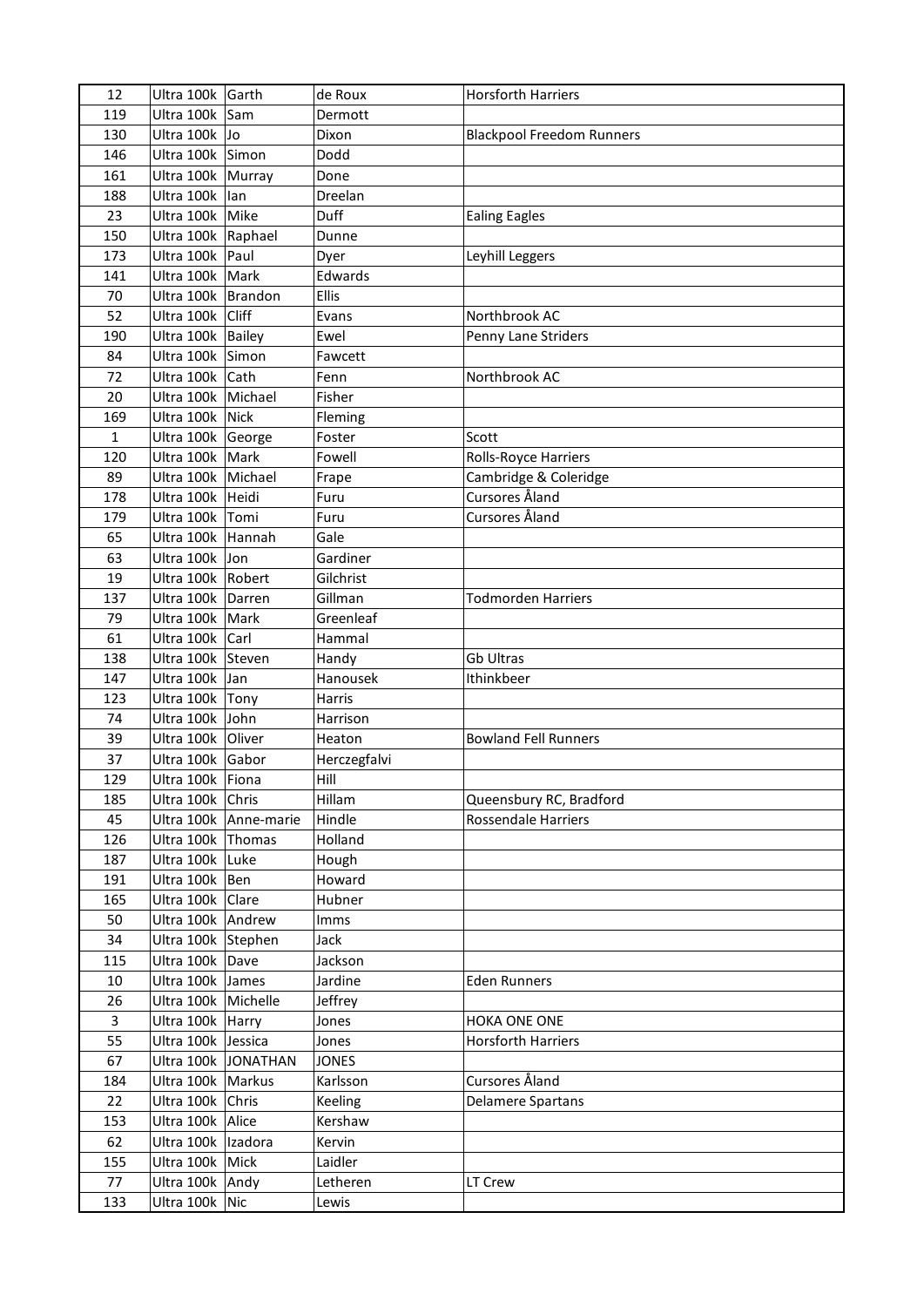| 24  | Ultra 100k   Kirsty  |                        | Licence       |                                                   |
|-----|----------------------|------------------------|---------------|---------------------------------------------------|
| 106 | Ultra 100k Andrew    |                        | Link          |                                                   |
| 101 | Ultra 100k   Peter   |                        | Little        | U/A High Harrington, Cumbria                      |
| 102 | Ultra 100k Jenny     |                        | Lockett       |                                                   |
| 140 | Ultra 100k Patrick   |                        | Lowe          | <b>LEFTBROOK</b>                                  |
| 29  | Ultra 100k   Andrew  |                        | Macmillan     |                                                   |
| 99  | Ultra 100k Jamie     |                        | Marden        |                                                   |
| 100 | Ultra 100k   Ross    |                        | Marden        |                                                   |
| 53  | Ultra 100k Dan       |                        | Marson        |                                                   |
| 75  | Ultra 100k   Michael |                        | Mason         |                                                   |
| 87  | Ultra 100k Terry     |                        | McKie         | <b>Exmouth Harriers</b>                           |
| 112 | Ultra 100k David     |                        | Mcneill       |                                                   |
| 8   | Ultra 100k Jo        |                        | Meek          |                                                   |
| 18  | Ultra 100k   Brynne  |                        | Merkley       |                                                   |
| 170 | Ultra 100k Andrew    |                        | <b>Miles</b>  |                                                   |
| 57  | Ultra 100k Carolyn   |                        | Millican      | <b>Border Harriers</b>                            |
|     |                      |                        |               |                                                   |
| 131 | Ultra 100k           | lan                    | Moggridge     | Lonely Goat RC                                    |
| 47  | Ultra 100k   Phil    |                        | Mole          | Wirral AC                                         |
| 139 | Ultra 100k David     |                        | Mortemore     |                                                   |
| 28  | Ultra 100k Jon       |                        | Moulding      | Dark Peak Fell Runners                            |
| 58  | Ultra 100k   Daniel  |                        | Mullinder     | dh runners                                        |
| 96  | Ultra 100k Senthil   |                        | Murugesan     |                                                   |
| 175 | Ultra 100k Mikael    |                        | Öhman         | Salomon Running Sweden / Wisby Ultralöparförening |
| 182 | Ultra 100k lan       |                        | Padley        |                                                   |
| 158 | Ultra 100k Scott     |                        | Parry         |                                                   |
| 145 | Ultra 100k Stuart    |                        | Parry         | Northern Fells Running Club                       |
| 174 | Ultra 100k   Rose    |                        | Paxman        | Dark Peak Fell Runners                            |
| 97  | Ultra 100k Fiona     |                        | Perry         |                                                   |
| 114 | Ultra 100k  joanne   |                        | plumbley      | thornbury running club                            |
| 107 | Ultra 100k Duncan    |                        | Potts         |                                                   |
| 86  | Ultra 100k Sam       |                        | Proctor       |                                                   |
| 21  | Ultra 100k Lee       |                        | Quinn         |                                                   |
| 186 | Ultra 100k Judith    |                        | Regner        | Ulc Klosterneuburg Road Runners                   |
| 121 | Ultra 100k Dale      |                        | Richardson    | <b>Rothwell Harriers</b>                          |
| 56  | Ultra 100k Alberto   |                        | Riveros Rojas | <b>Farsley Flyers</b>                             |
| 109 | Ultra 100k James     |                        | Robinson      |                                                   |
| 54  | Ultra 100k lan       |                        | Roche         | Mersey Tri                                        |
| 122 | Ultra 100k lan       |                        | Roche         |                                                   |
| 134 | Ultra 100k   Paul    |                        | Roche         |                                                   |
| 90  | Ultra 100k Dom       |                        | Russell       |                                                   |
| 76  | Ultra 100k Oliver    |                        | Russell       |                                                   |
| 91  | Ultra 100k Sam       |                        | Russell       |                                                   |
| 136 | Ultra 100k   Katie   |                        | Samuelson     | <b>Todmorden Harriers</b>                         |
| 111 | Ultra 100k Steven    |                        | Sandilands    |                                                   |
| 38  | Ultra 100k CHRIS     |                        | SAYCE         |                                                   |
| 66  | Ultra 100k   Peter   |                        | Sayce         |                                                   |
| 5   | Ultra 100k Jack      |                        | Scott         |                                                   |
| 49  | Ultra 100k Pekka     |                        | Seppala       |                                                   |
| 88  | Ultra 100k Daniel    |                        | Shaw          |                                                   |
| 44  | Ultra 100k Alistair  |                        | Shuttleworth  |                                                   |
| 85  | Ultra 100k   mike    |                        | simpson       |                                                   |
| 17  |                      | Ultra 100k Christopher | Smith         |                                                   |
| 27  | Ultra 100k Jo        |                        | Smith         | Unattached                                        |
| 32  | Ultra 100k Lowenna   |                        | Smith         |                                                   |
| 33  | Ultra 100k   Mark    |                        | Smith         |                                                   |
| 180 | Ultra 100k Emil      |                        | Soderlund     | <b>Cursores Aland</b>                             |
|     |                      |                        |               |                                                   |